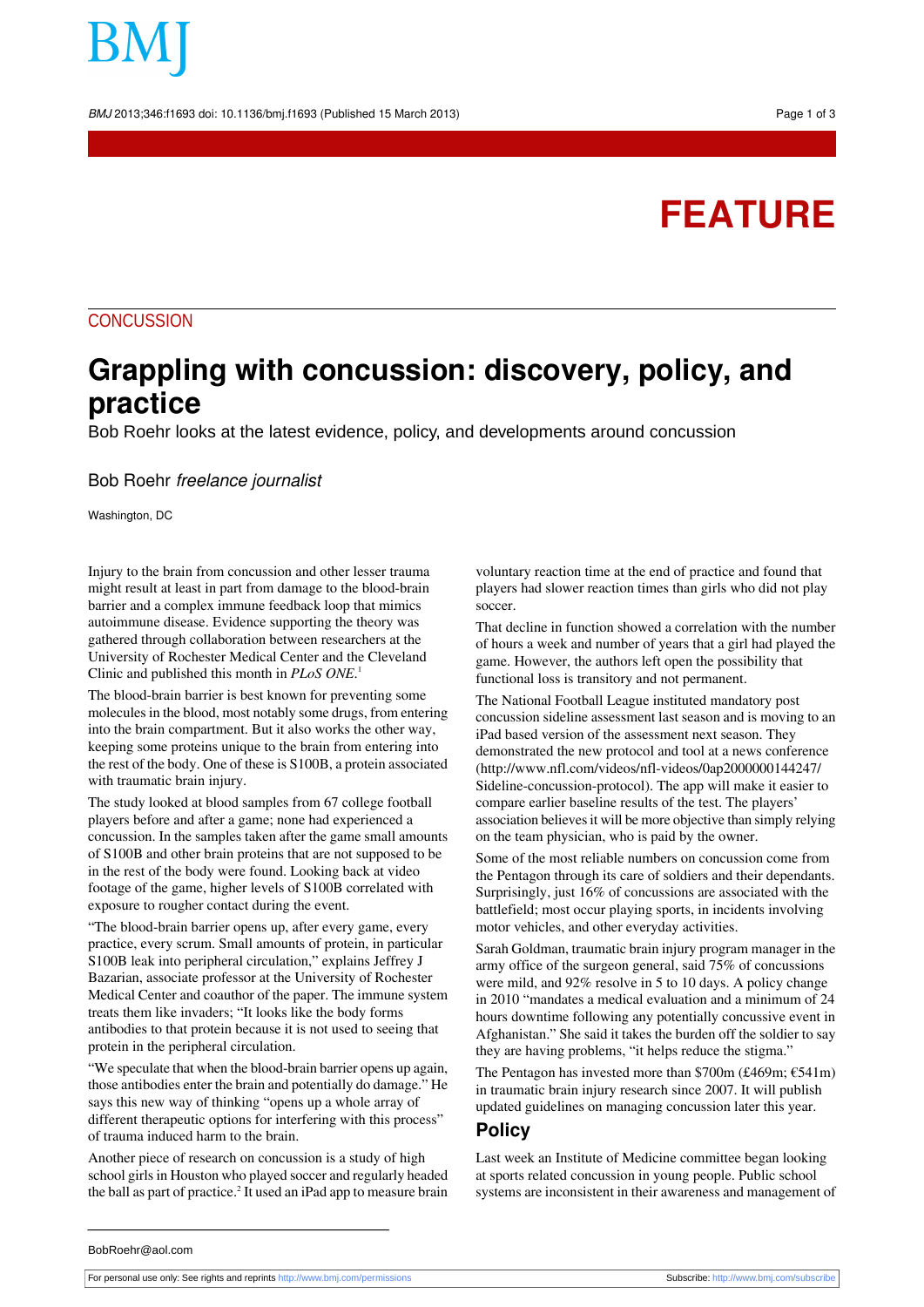concussion. "State laws have made this an issue for high schools, but it is slow in its translation down to that third grader," said Gerard Gioia, "But it is a lot better than five years ago." He is director of the Safe Concussion Outcome, Recovery and Education (SCORE) Program [\(www.childrensnational.org/score/](http://www.childrensnational.org/score/) ) at the Children's National Medical Center in Washington, DC. "Concussions affect school learning and performance, but school learning and performance can also affect concussion recovery, it's a circular thing," he explains.

More than 60% of children who have experienced a concussion report that headaches are interfering with their learning, according to Gioia's research. They are not able to pay attention adequately, homework takes much longer, and they feel tired. High school students on average report more than three of these symptoms, and are more likely to notice them than are their parents.

"The four things that we monitor closely are headache exacerbation, fatigue, difficulty concentrating, and irritability. We actually teach kids to do that monitoring. It is not unlike what you do with diabetes, asthma, or other illnesses where you try to help kids self manage, as well as the parents and teachers, so that you can introduce the activity of school in a measured way."

"Different classes put different demands on kids' brains; number one is math" in terms of functional demand on the brain, he says. "Cognitive activities and demands clearly affected the symptoms" of 62.5% of high school children. "Interestingly, physical demands did not" affect symptoms. Gioia believes the explanation is that "We are managing physical activity at a better rate than cognitive activity."

"When people really understand concussion they tend to be more sympathetic and will make accommodations," says Brenda Eagan Brown. She coordinates BrainSTEPS (Strategies Teaching Educators, Parents and Students, ([www.brainsteps.](http://www.brainsteps.net/) [net](http://www.brainsteps.net/)), an initiative on concussion funded by the Pennsylvania Departments of Health and Education, in conjunction with the Brain Injury Association of Pennsylvania.

BrainSTEPS has created educational materials on concussion, including a six page guide for teachers and return to school and return to play protocols that are available online. Under the program an academic monitor and a symptoms monitor evaluate weekly reports on each student who has had a concussion. Students who do not improve in one to four weeks are referred to medical consulting teams.

The biggest struggle for students who have symptoms that linger after concussion is "striking that balance between the need for rest and keeping up with academic content in school," says Brown.

School plans should "front load accommodations" for students, often beginning with no school for a few days, then part days with rest periods built into the day. The individual plan should outline what academic materials need to be covered during the recovery period, and what portions will and will not be graded. She says, "This alleviates stress on the parents, teachers, and the students."

One Pittsburgh area school system will not let concussed students drive to school. Brown says, "They don't want any accidents to occur on school property and two, their hope is that it curbs students from faking concussion symptoms" to avoid tests or other responsibilities.

"Even with my most committed athletes, when we clear them to go back to sports they are very happy," says Gioia. "When we clear them to go back to driving they are elated. It is one of the signature moments for adolescents in their return, it is their independence being given back to them."

Schools have become much better at managing concussion incurred while atschool, but they cannot make accommodations for concussion incurred elsewhere unless they are informed of it.

#### **Physician practice**

Pediatricians have limited understanding and training in how to deal with concussion and are largely referring patients with concussion to neurologists, says Paul Graham Fisher, a pediatric neurologist at Stanford University. "The problem is, there is a bottleneck; just 1200 child neurologists in the country and wait times of 2-3 months" for existing neurological issues. Adding potential concussion to the workload will stretch them even thinner.

It also is common for a blow to the head to exacerbate or bring to light conditions that had not been identified earlier. Fisher referred to a recent patient who "probably had longstanding learning disabilities that came to light after being hit in the head. It had nothing to do with a concussion."

Evaluation is complicated by limited data from concussion in young people, says Stanley Herring. During those years of rapid growth, a young person's physical, mental, and social development often does not exactly fit with their chronologic age. Herring is a University of Washington physician, co-director of the Seattle Sports Concussion Program, team physician for two of the city's pro sports franchises, and he works closely with the National Football League.

He cautions against over-medicalizing concussion. There is a risk of either overlooking or misinterpreting persisting symptoms and being overly protective of young people. He says we might be assigning too much blame to concussion instead of other underlying conditions, and in doing so, prevent students from participating in sports, classroom, and social activities at an important time in their lives.

Yvette Rooks brings to the table her experience as team physician for many of the squads at the University of Maryland College Park. She says an established and ongoing doctor-patient relationship is critical to evaluating concussion. But physicians for primary education sports teams seldom have that same close relationship with their players.

Change from baseline often is the crucial factor and knowing something as simple as whether a student reported having headaches at the start of season physical examination could change the way post concussive symptoms are evaluated. She says, "I know these kids very well, I know their personalities before something happens."

Standardized neurocognitive testing can be tricky, Rooks told the *BMJ*. Maryland athletes take a baseline ImPACT test [\(www.](http://www.impacttest.com/) [impacttest.com/\)](http://www.impacttest.com/). "They know what is it for. Some of them don't want to take it, and so their concussed ImPACT score is higher than their baseline, and it shouldn't be that way." So she cautions that all tests need to be used carefully.

Rooks calls the balance fitness test "the best test because you can't cheat on that. It is testing your body's cognitive and physical response."

When a head or neck injury occurs during a game, Rooks takes the player into the locker room for an evaluation. "The emotional stability of that young person is most apparent when they are by themselves with the physician or trainer. You are not going